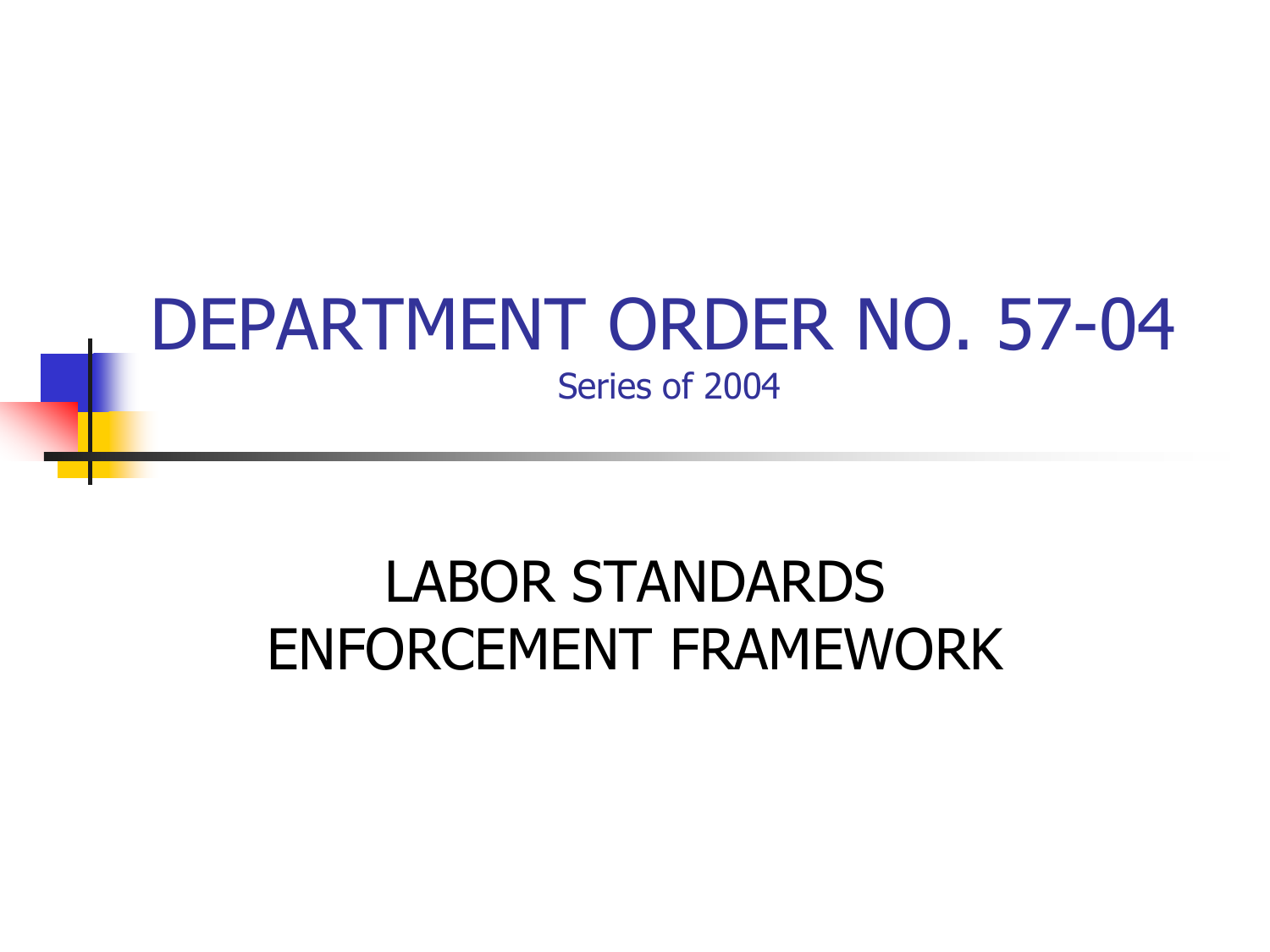### D.O. 57 –04 ( Objective)

Pursuant to the visitorial and enforcement powers of the Secretary of Labor & Employment, as provided for under Articles 128 & 129 of the Labor Code of the Phils., as amended and A.O. 296, series of 2002, aimed at ensuring the effective Implementation of the Labor Standards Enforcement Framework in order to build a culture of voluntary compliance with labor standards by all establishments and Workplaces and expand the reach of the Department of Labor & Employment Through partnership with Labor and employers' organization as well as with other Government agencies and professional organizations that also have a stake on the Welfare and protection of our workers .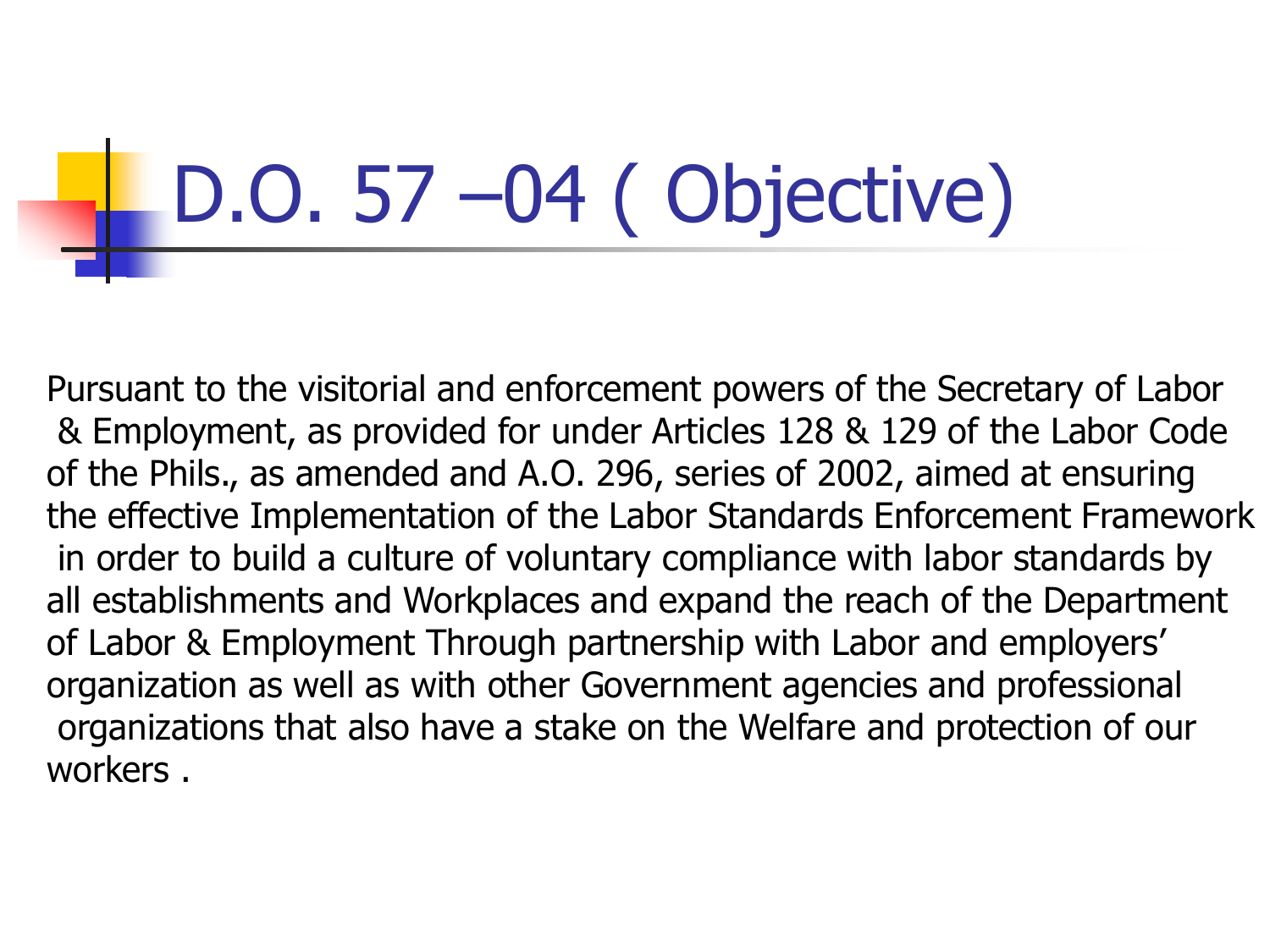### D.O. 57-04 ( Forms )

- **1. Self-assessment -** voluntary mode ; encouraged in establishments with at least 200 workers . It shall also apply to unionized establishments with certified CBA's regardless of the number of workers. Employers will be provided with a checklist for this purpose.
- **2. Inspection –** shall be undertaken in workplaces with 10 to 199 workers and effect restitutions/corrections if there are violators
- **3. Advisory services –** shall be undertaken in workplaces with less than 10 workers and those registered as Barangay Micro Business Enterprises ( BMBEs)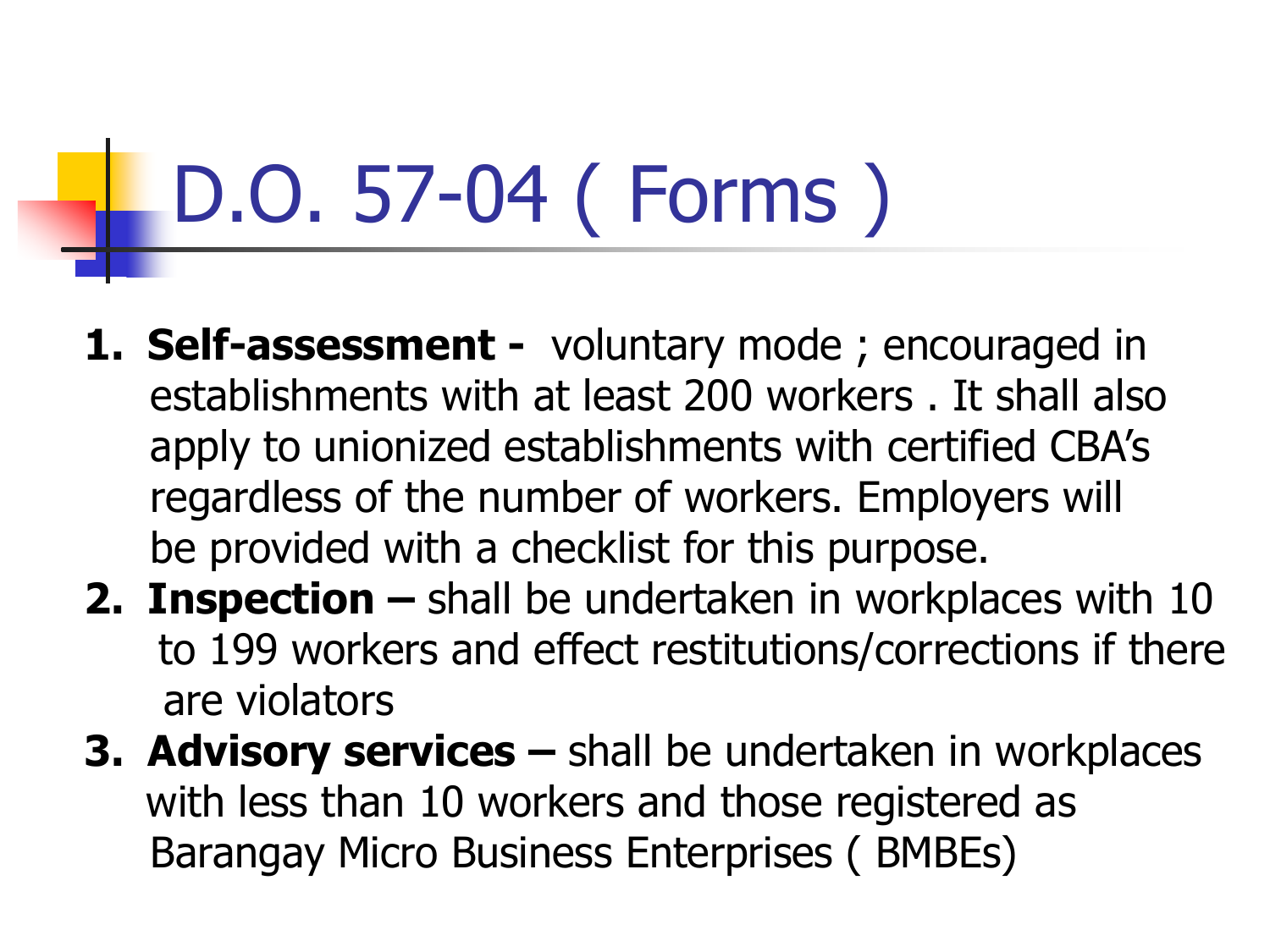## D.O. 57-04 ( strategy )

**a. Advocacy & Education campaign**

#### **b. For self-assessment**

- b.1. Distribution of Checklist on Compliance with labor standards
- b.2. Conduct of self-assessment
- b.3. Submission of checklist
- b.4. Spot check
- **c. Conduct of inspection ( 10-199 workers) Priorities :**

c.1. Existence of complaints, imminent danger or imminent occurrence of accidents and illnesses/ injuries ;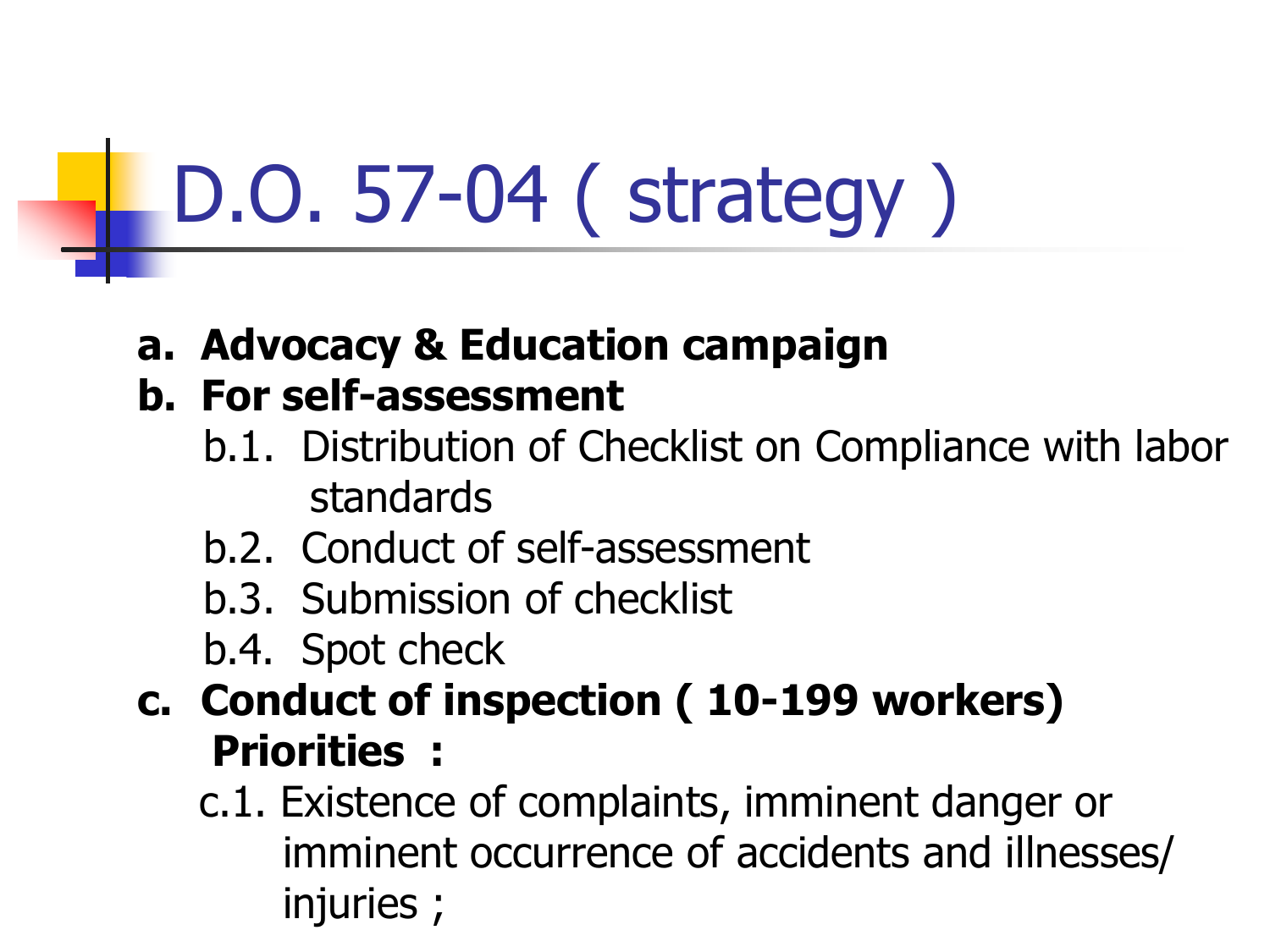D.O. 57-04 (Strategy, cont'd)

- c.2. Hazardous workplaces
- c.3. Construction sites; and
- c.4 Establishments employing women/child workers

#### **d. Conduct of Training and Advisory Services**

 **-** TAVs to assist small & micro–establishments map out an improvement program geared at increasing productivity to facilitate their eventual compliance with labor standards. Shall be conducted by trained DOLE personnel .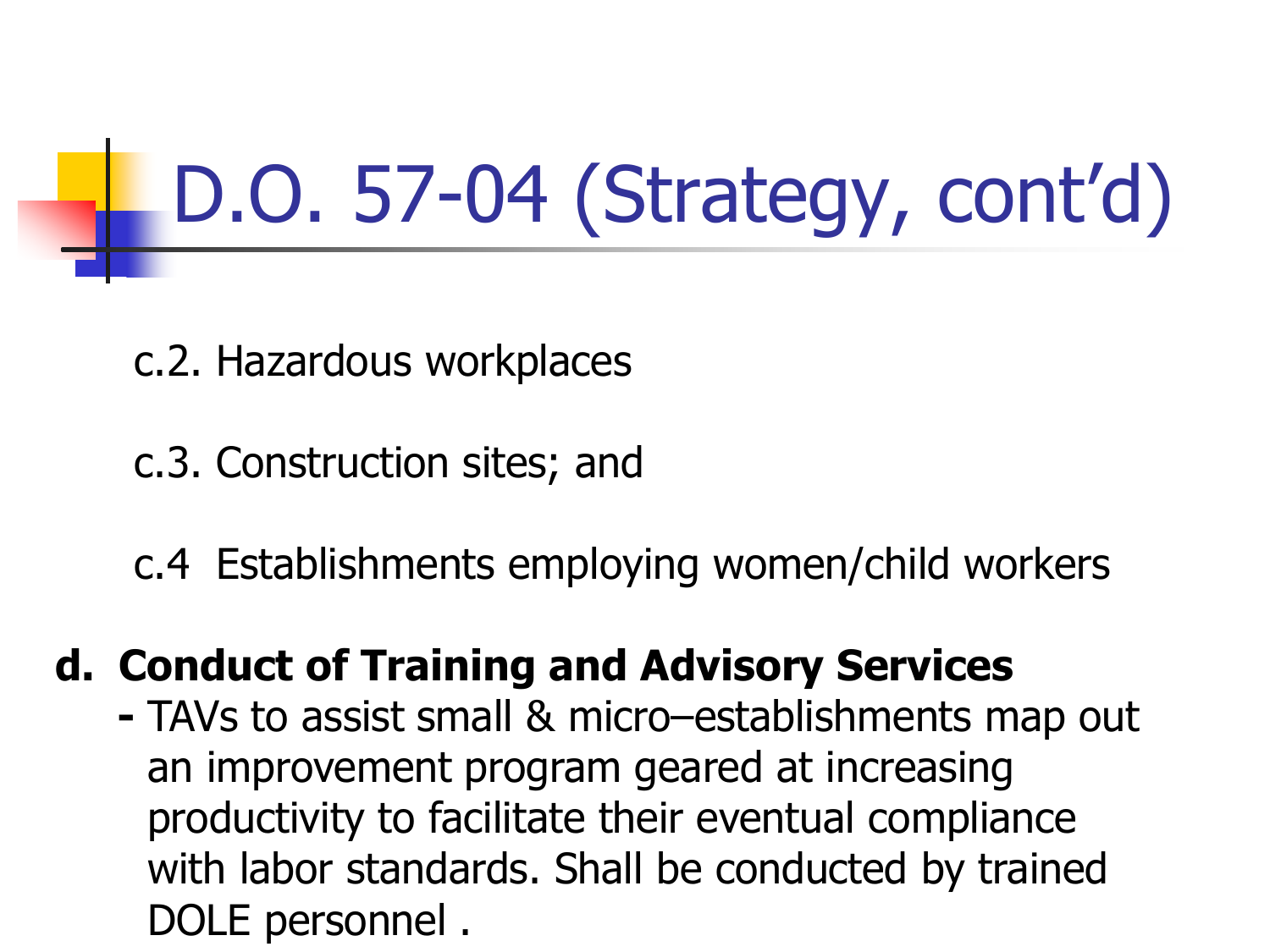### D.O. 57-04 ( Strategy cont'd)

#### **e. Technical Safety Inspection by Local Government Units**

DOLE upon recommendation of the Regional Offices shall delegate the conduct of technical safety inspection pursuant to Art. 165 of the Labor Code, as amended, Rule 1980 of the OHSS, Administrative Order No. 155, series of 2003 and the Memorandum of Agreement between the Department and appropriate LGU's.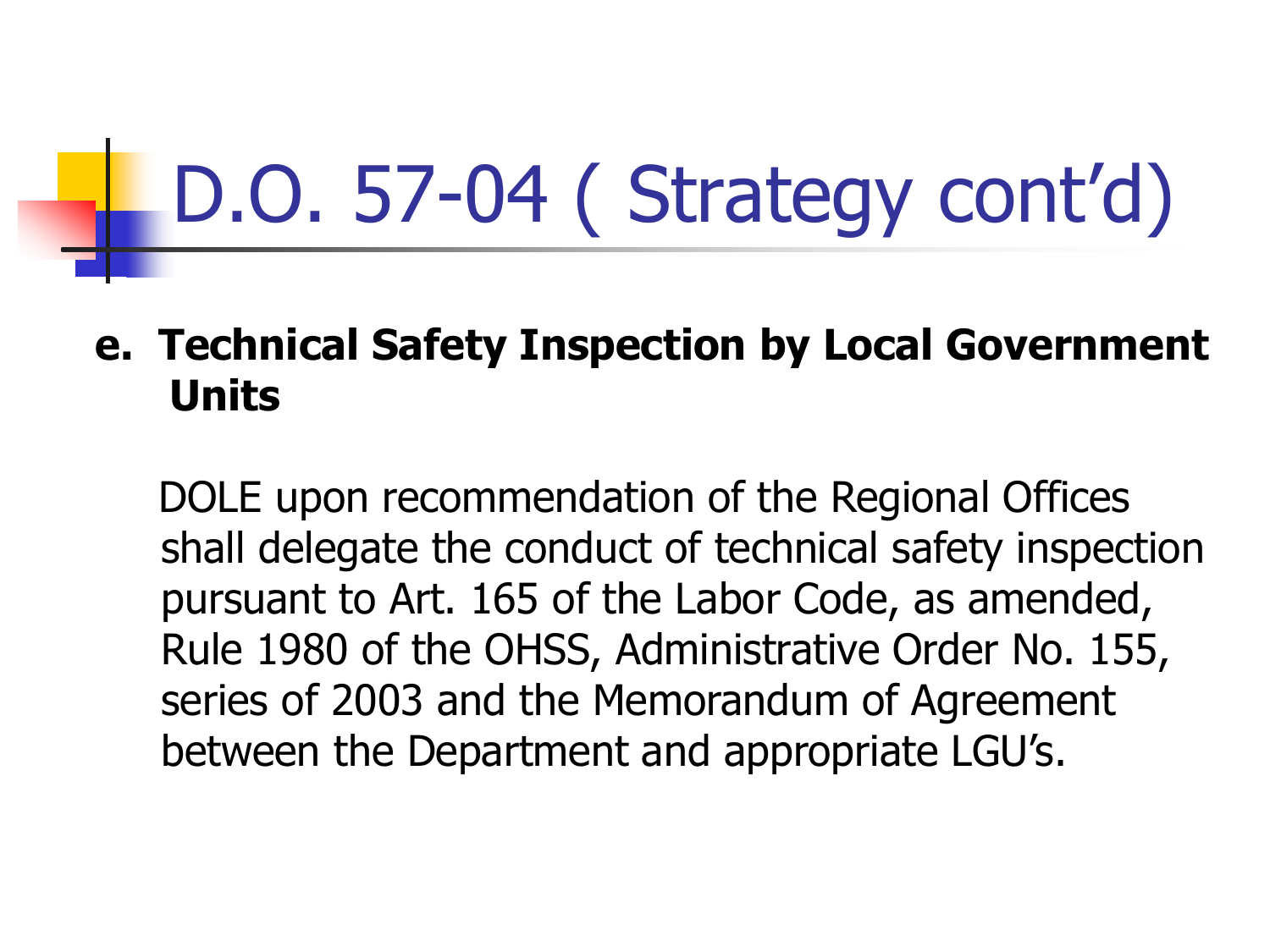### D.O. 57-04 (Monitoring & evaluation)

An evaluation team organized by the Regional Offices shall Undertake the following :

- a. Determine authenticity of the documents submitted ;
- b. Determine compliance with labor standards and recommend spot checking, if necessary ;
- c. Recommend corrections or restitutions in cases of violations ;
- d. Monitor establishments covered by training and visit ( TAV) based on their commitments to comply with labor standards;
- e. Evaluate LGUs capability and performance to conduct technical safety inspection and recommend appropriate action.